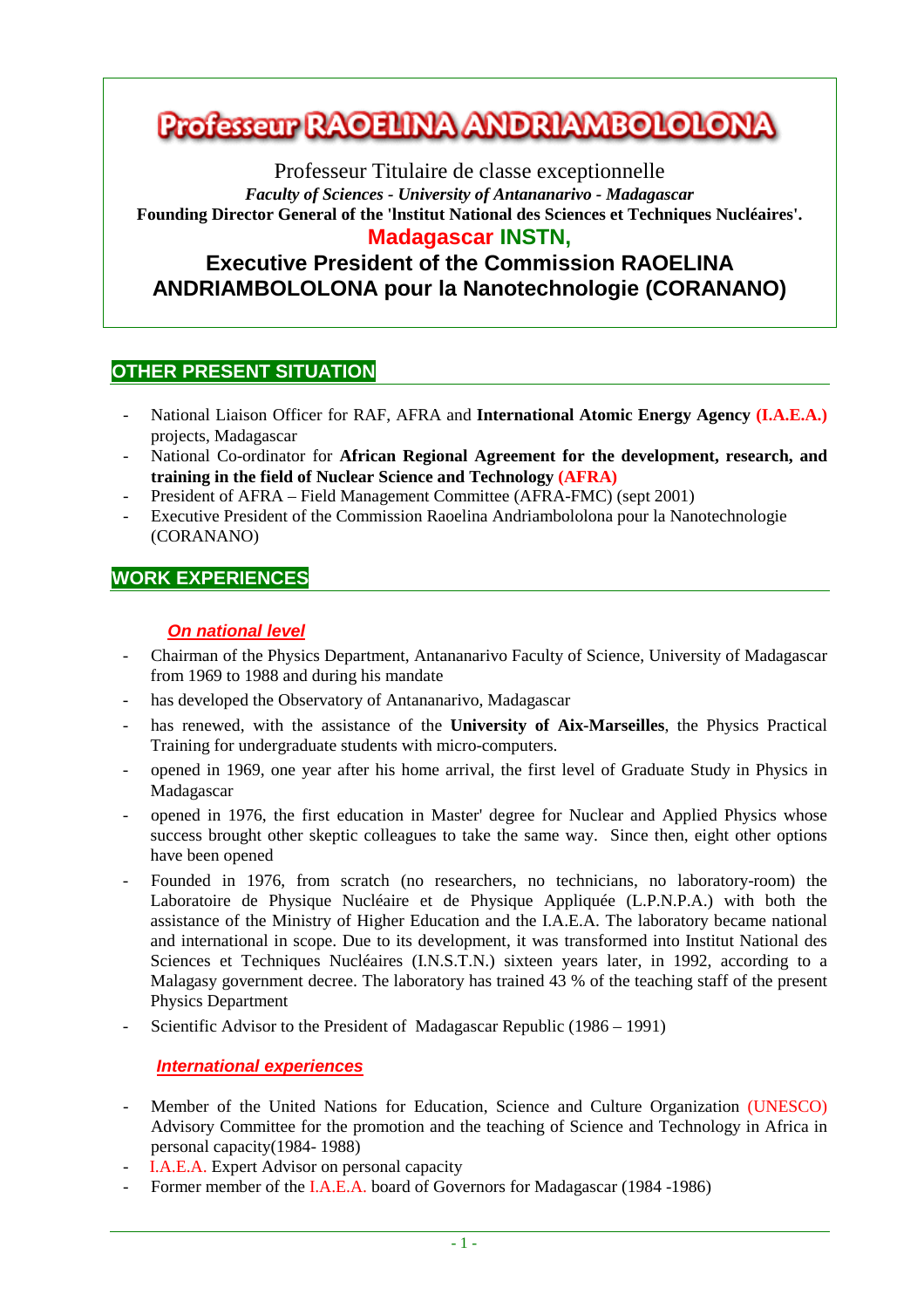- Economical Commission for Africa (E.C.A.) and African Organization Unity (A.0.U.) Expert Advisor for the peaceful uses of Nuclear Energy in Africa
- Was a funding member of National Co-ordinator for AFRA
- United Nations for Development Program (U.N.D.P.) Expert Advisor for the National Long Term Prospective System (N.L.T.P.S.) Madagascar 2030 vision (1995)
- Fullbright Exchange Professor, Winsconsin-Milwaukee University, Winsconsin U.S.A.(1974)
- Guest Scientist of International Centre for Theoretical Physics (ICTP), I.A.E.A. UNESCO, Trieste, Italy, 1978
- Centre National de la Recherche Scientifique (C.N.R.S.) former "chargé de recherche", in Theoretical Physics Division, Theoretical Physics Centre of Marseille, France (1962-1968)
- Associate Professor at the Saint-Charles Faculty of Science, University of Provence, Marseilles, France (1982)
- Course Director of the Interregional Training Course on Interfacing in Nuclear Experiments, Antananarivo, Madagascar October-December 1991, organized by the I.A.E.A. and the L.P.N.P.A for confirmed researchers of different Nuclear Centres from the five continents.
- Director of the Second Meeting on Regional Cooperation in Radiation Protection in Africa, Antananarivo, Madagascar, May 1994
- Principal organizer of the First National Colloquium on Radiation Protection, Antananarivo, Madagascar, November 1995
- Course Director of the Regional Training Course on "Notification, Registration, Licensing and Control of Ionizing Radiation Sources", organized by IAEA and INSTN, Antananarivo, Madagascar, October 1995

### SECTORS OF INTEREST

- Elementary Particles Physics (compound models) Quantum Fields Theory Relativity Quantum Mechanics
- Nuclear Physics X-ray Fluorescence Analysis Spectroscopy Analysis of radioactive and nonradioactive Malagasy ores
- Radiation Protection Environmental Study (Industrial pollution, air pollution, water pollution, soil pollution, environmental radioactivity, deforestation, …)
- Linear and multilinear Algebra
- Fractional derivatives and integrals
- Problem of Science and Technology Transfer
- Problem of Development in developing countries (definition of the development, endogenous development, sustainable development, human development, ...)
- Teaching and Development of Science and Technology in developing countries (use of native language, scientific olympiads, ...)
- History of Madagascar
- Nanoscience and nanotechnology

### **AFFILIATION TO SCIENTIFIC COMPANIES**

- Member of the Third World Academy of Science (TWAS), Trieste, International Centre for Theoretical Physics (ICTP) - elected in 1985
- Former founding Vice-President of African Academy of Science (AAS), Nairobi, Kenya 1985
- Member of the New York Academy of Science, U.S.A.
- Member of the American Physical Society
- Member of the European Physical Society
- Member of the "Société Française de Physique".
- Member of the Executive Committee of the Society of African Physicists and Mathematicians (SAPAM), Legon, Accra, Ghana
- Former Member of the Pan African Pugwash Group Executive Committee, Cairo
- Member of the alumini and friends of C.N.R.S. Association, France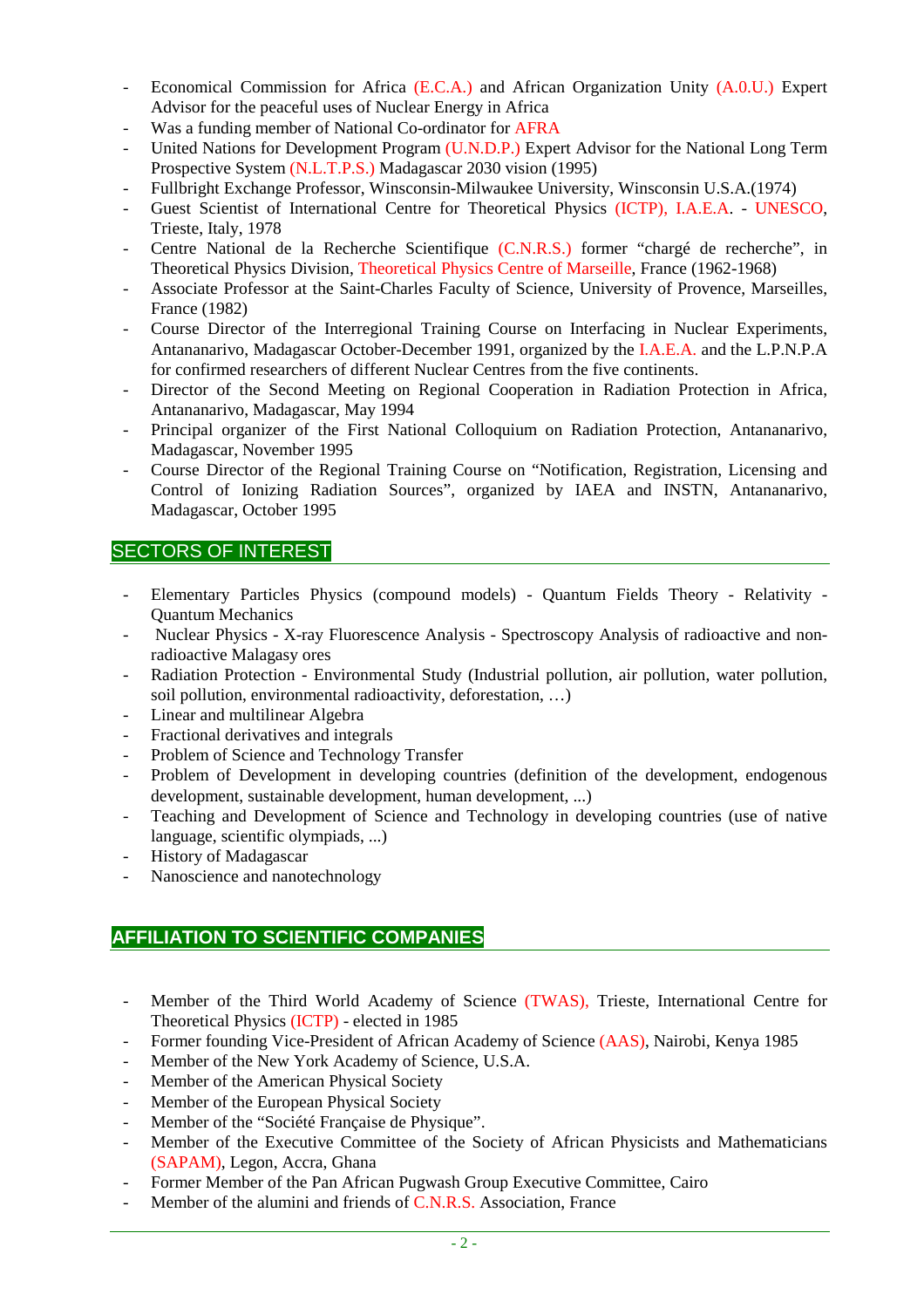- Vice-president of the Third Section (Basic Science Section) of the Academy of Arts, Humanities and Sciences, Malagasy Academy, Antananarivo, Madagascar
- Founding President of the "Société Malgache des Sciences Physiques" (S.M.S.P.) and the "Plenum pour I'Energie Nucléaire et ses Utilisations à Madagascar" (PLENUM)
- Founding President of the Malagasy Association for Radiation Protection (1996)
- Founding President of the TWAS Madagascar Chapter
- Member of the International Radiation Protection Association (IRPA)
- Member of the Advisory Committee for the promotion and the teaching of Science and Technology in Africa in personal capacity (1984- 1988) of the the United Nations for Education, Science and Culture Organization (UNESCO)
- Expert of Economical Commission for Africa (ECA), Addis Ababa, Ethiopia
- Member of the Malagasy Commission of Ethics for Science and Technologies (CMEST), Antananarivo, 2007.

### **HONORIFIC AWARDS**

- Grand Croix de 2ème classe de I'Ordre National Malagasy (June 26, 1997)
- Commandeur de I'Ordre du Mérite de Madagascar (June 26, 1991)

### **CONFERENCE ATTENDANCE**

Participation in conferences, symposiums or colloquies throughout the world (more than hundred)

- In Europe: France, Germany, Italy, Spain, Switzerland, Austria, Greece, former Yougoslavia, Hungary, Portugal, former S.S.R.U. (Leningrad, Moscow, Kiev, Akademgorodok-Siberia)
- In Asia: India (Calcutta, Madras, Bombay, New Delhi), China (Beijing, Tianjing), Malaysia (Kuala Lumpur)
- In Africa: Algeria, Egypt, Ethiopia, Ghana, Ivory Coast, Kenya, Morocco, Nigeria, Senegal, South Africa, Tanzania, Tunisia, Uganda, Zaire, Zambia.
- In Latin America: Brazil (Rio de Janeiro, Sao Paolo), Mexico
- In North America:
	- *In U.S.A.:* New York, Washington D.C., Los Angeles (U.C.L.A.), San Francisco (Berkeley), Boston (MIT), Milwaukee (Madison University), Chicago (Argonne National Laboratory)
	- *In Canada:* Quebec, Montreal

#### **SCIENTIFIC PUBLICATIONS - BOOKS**

- More than one hundred and twenty (120) scientific Publications in the "Comptes Rendus de I'Académie des Sciences." (C.R.A.S.), Paris-France - Les Annales de L'Institut Henri Poincaré, Paris-France - Nuovo Cimento, Italy - Progress of Theoretical Physics, Japan - Bulletin of Malagasy Academy, Madagascar - I.A.E.A. Publication, Vienna-Austria - Annals of the University of Madagascar
- Edition, LIRA collection (Livre interdiscipline RAOELINA ANDRIAMBOLOLONA)
- Edition, CIRA collection (Cahier interdiscipline RAOELINA ANDRIAMBOLOLONA)
- Books of University level (undergraduate study, graduate study, master's degree research)
- Linear and multilinear Algebra, 3 tomes, LIRA Madagascar, 1977
- Quantum Mechanics, 1 tome, LIRA Madagascar, 1990
- Analytical Mechanics, CIRA, Madagascar, 1993